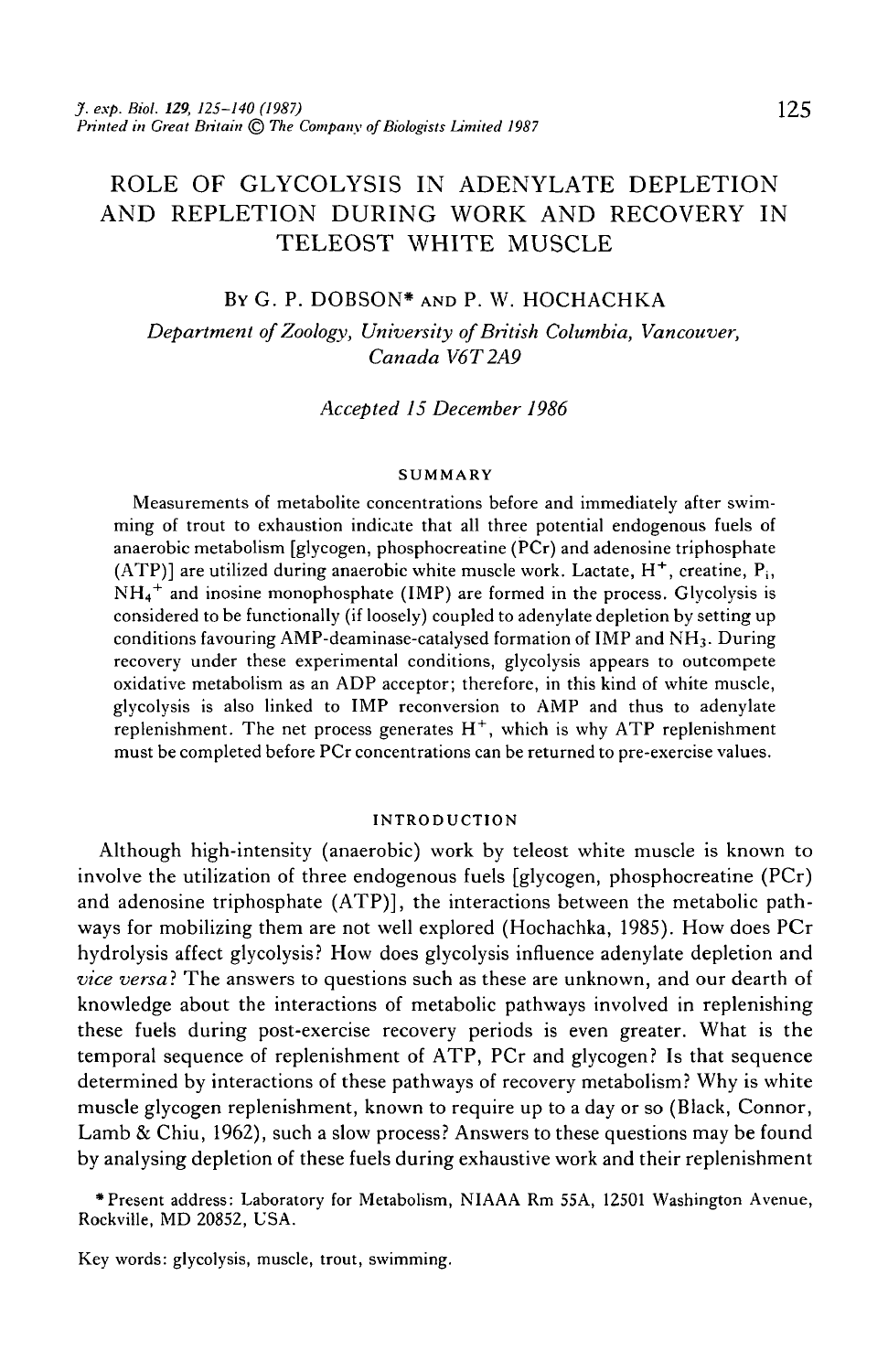during early phases of recovery, when temporal ordering of metabolic events may be accentuated. Thus we arranged an experimental exercise protocol for trout which, over a long (about 45 min) period, gradually depleted almost all available white muscle glycogen, PCr and ATP. We analysed how the metabolic pathways for utilization of these fuels during work interacted, then how the pathways for replenishing these three fuels interacted during early phases of recovery, in order to develop a coherent interpretation of both processes. This analysis showed that glycolysis plays an important role in adenylate depletion during work and, surprisingly, that ATP replenishment can be linked to sustained glycolytic function during early phases of recovery, in this way delaying the onset of glycogen repletion.

#### MATERIALS AND METHODS

#### *Fish*

Rainbow trout (Salmo gairdneri) of both sexes weighing 60-100 g were obtained from the Sun-Valley Trout Farm, Mission, BC Canada. Fish were fed *ad libitum* and maintained in outdoor tanks with a continuous supply of fresh, aerated, dechlorinated tap water. The water temperature was  $9 \pm 1^{\circ}$ C.

### *Swimming protocol to complete exhaustion and recovery*

Fish were exercised in a Brett-type swim tunnel (Brett, 1964). After familiarizing each fish to the swim tunnel for  $30 \text{min}$  at  $1 \cdot 5 - 2 \cdot 0$  body lengths  $\text{s}^{-1}$ , the exhaustive swim protocol began at the highest maximum water velocity ( $90 \, \mathrm{cm \, s}^{-1}$  or about 5 body lengths  $s^{-1}$ ). As each fish started to fatigue (i.e. could no longer maintain its swimming position in the swim tunnel at  $90 \text{ cm s}^{-1}$ ), the water velocity was decreased. After a few minutes at this reduced swim velocity, the speed was increased again to minimize recovery of the anaerobic ATP-generating systems in white muscle. By continually oscillating the speed control in this way, fish were completely exhausted at both high and low swimming velocities. The procedure was halted when fish could no longer swim at  $1-2$  body lengths  $s^{-1}$ . The average time to complete exhaustion was 45 min. The term 'exhaustion' means the inability of trout to maintain a swimming velocity equivalent to  $1-2$  body lengthss<sup>-1</sup> with the subsequent loss of postural support and orientation. In this highly specific physiological state, animals were completely flaccid with no apparent signs of rigor.

Exhausted fish were randomly assigned to 0, 10, 20, 45 or 120 min recovery periods. Trout were transferred by net from the swim tunnel to individual black holding boxes. The holding boxes had a continuous supply of circulating, wellaerated water and were maintained at a water temperature of  $9 \pm 1$  °C. Control (preexercise) fish were kept in the holding boxes for 3 days prior to muscle sampling.

## *Muscle dissection and blood sampling procedures*

Fish were stunned by a sharp blow to the head. Blood was obtained percutaneously from the caudal vessels and placed on ice (average time 10 s). White epaxial muscle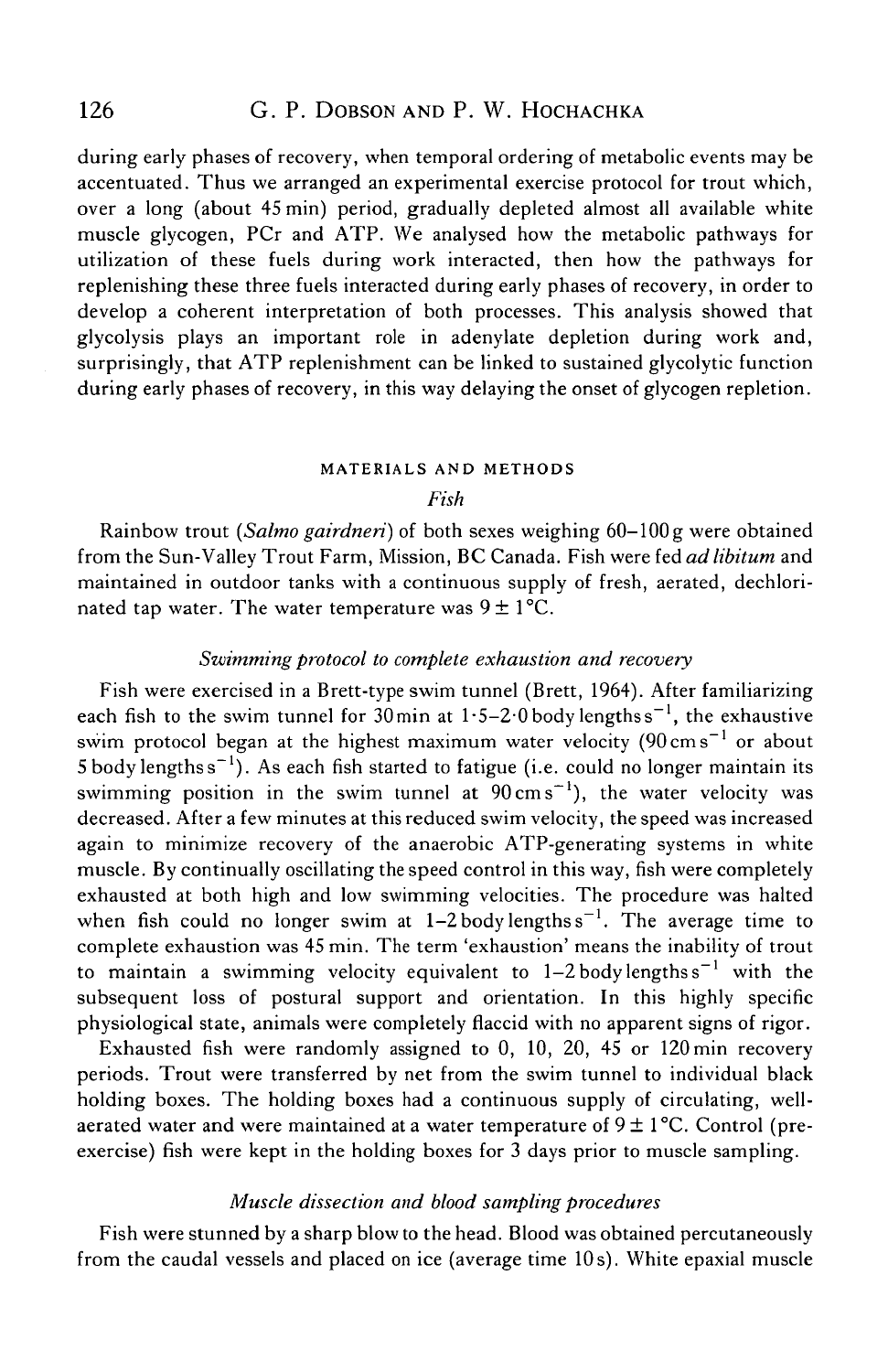|                  | Phosphocreatine | ATP  | Ratio*   |  |
|------------------|-----------------|------|----------|--|
| Pre-exercise     | 14.84           | 7.43 | 0.50     |  |
| $1-2$ tail flaps | 8.38            | 6.44 | 0.77     |  |
| $3-4$ tail flaps | 4.27            | 5.36 | $1 - 26$ |  |

Table 1. *High-energy phosphates in 'resting' rainbow trout freeze-damped after specific numbers of tail flaps (average values in \itnolg~1 white muscle)*

was quickly excised from a site posterior to the dorsal fin. Samples were immediately freeze-clamped in liquid nitrogen and stored at  $-70^{\circ}$ C for 3 days prior to analysis. Liver was removed and freeze-clamped, followed by red muscle. The average times between stunning the fish and freeze-clamping the tissues were about 30, 45 and 100 s for white muscle, liver and red muscle, respectively. Whole blood was either acidextracted, as described below for tissue, or was centrifuged at  $10\,000$  rev.  $\mathrm{min}^{-1}$  for 2min; in the latter case, the plasma was removed, frozen in liquid nitrogen and stored at  $-70^{\circ}$ C until required.

## *Muscle sampling technique and high-energy phosphates*

A major problem in most invasive studies on muscle metabolism in exercising animals is devising an appropriate muscle sampling method that minimizes concentration changes occurring in highly labile metabolites such as phosphagen and adenylates. Table 1 shows the effect of sampling time on the concentrations of phosphocreatine (PCr) and ATP in white muscle of trout as a function of tail flaps. It is clear that the PCr concentration decreases by 45 % and 70 % after 1—2 and 3—4 tail flaps, respectively, while [ATP] predictably undergoes smaller percentage decreases (about  $10-30\%$ ). The results of this experiment, which have been frequently observed in our studies (W. S. Parkhouse & G. P. Dobson, unpublished data), set the time limits required for sampling white muscle, in resting and in pre-exercise trout. Exhausted trout were so flaccid that artefacts due to tail flapping did not arise.

## *Tissue homogenization, extraction and neutralization*

Tissue was powdered under liquid nitrogen using a pre-cooled mortar and pestle. About 500 mg of powdered tissue was transferred to a pre-cooled, pre-weighed vial containing a known volume of ice-cold  $0.6$  moll<sup>-1</sup> perchloric acid (PCA) and then accurately re-weighed. A further volume of PCA was added and the powder homogenized at intermediate to high speed for 15s at 0°C using a Polytron homogenizer. The homogenization procedure was repeated and the sides of the vial were washed down with a further volume of PCA. The suspension was stirred at low speed and duplicate  $100-\mu$  samples were removed for glycogen determination. The remaining suspension was centrifuged at 8000 rev. min<sup>-1</sup> for 10 min at 0<sup>o</sup>C. Samples of the supernatant were neutralized with  $2 \text{ mol}^{-1} \text{ K}_2\text{CO}_3$ . The neutralized extracts were centrifuged and the supernatants removed, placed on ice, and used immediately for metabolite analysis.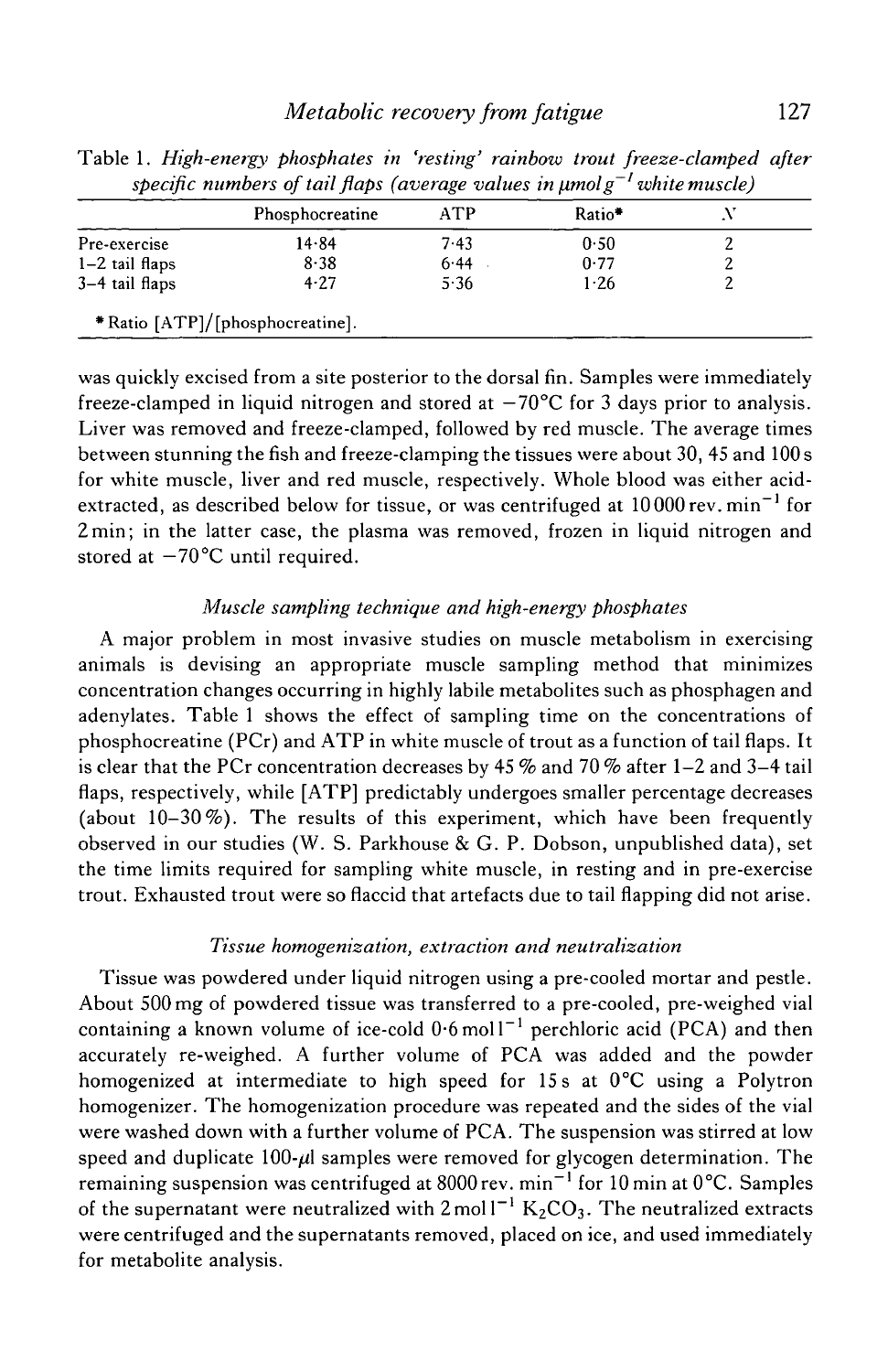## *Metabolite assays*

All metabolites were measured in a Pye-Unicam SP8-100 UV-VIS spectrophotometer at 340 nm using the routine NADH/NADPH-coupled enzymatic procedures described elsewhere (Murphy, Zapol & Hochachka, 1980). Each assay was validated with the appropriate standard(s). All procedures were performed in duplicate. Free fatty acids were determined enzymatically using fatty acyl-coenzyme A synthetase as described by Shimizu, Inoue, Tani & Yamada (1979).

### *Reagents*

Enzymes, coenzymes and substrates for metabolite determinations were obtained from Boehringer-Mannheim. Other chemicals and buffer reagents were obtained from Sigma Chemical Company.

#### RESULTS

## *Metabolite levels in white and red muscle*

The results of the effect of exhaustive exercise and recovery on muscle metabolites in rainbow trout are summarized in Tables 2 and 3. It is clear from the data that at exhaustion, glycogen, the major energy source of white muscle, was essentially depleted (by 90 %). Associated with this decrease was a four-fold increase in [lactate] (6.62 to 23.38  $\mu$ molg<sup>-1</sup> wet mass), a two-fold decrease in muscle [glucose] (1.56 to 0.66  $\mu$ molg<sup>-1</sup>), a large fall in [ATP] (5.24 to 0.45  $\mu$ molg<sup>-1</sup>), a four-fold rise in [AMP] (0.15 to 0.41  $\mu$ molg<sup>-1</sup>) and consequent rise in [ammonia] (1.03 to  $5.80 \mu$ molg<sup>-1</sup>). Total ADP concentration did not change significantly during the exercise bout. In parallel studies, the decline in the total adenylate pool was always reflected in a rise in [IMP] (Dobson, 1986; Parkhouse, 1986), a stoichiometry that is assumed throughout this paper. [Phosphocreatine] decreased from 17-5 to  $1.40 \mu$ molg<sup>-1</sup> wet mass with a corresponding rise in [creatine] (Table 1). At exhaustion, [alanine] increased two-fold in white muscle (1.19 to 2.07  $\mu$ molg<sup>-1</sup> wet mass) while [malate] increased three-fold (0.11 to 0.35  $\mu$ mol g<sup>-1</sup> wet mass).

At selected times during the 2-h recovery period, there was no evidence of glycogen replenishment (Table 2). White muscle [glucose] increased two-fold from  $0.66$  to  $1.10 \mu$ molg<sup>-1</sup> wet mass after 10 min of recovery but then decreased back to levels observed in the exhausted state. This decrease in [glucose] was significant and a further reduction was noted in fish swimming aerobically at  $2$  body lengths  $s^{-1}$  for 45 min (Table 2). During the first 20min of the 2-h recovery period, the group of fish remaining quiescent in the black box showed no change in white muscle lactate concentrations; then, after 45 min, [lactate] rose nearly two-fold (22-41 to  $37 \cdot 11 \mu$ molg<sup>-1</sup>). Recovery while swimming for 45 min had only a modest effect on these lactate profiles.

During recovery of white muscle adenylates, ATP and AMP were fully replenished within about 45 min (Table 3). Associated with the replenishment of the adenylates was a two-fold increase in [PCr] (1.4 to about  $3.0 \mu$ mol g<sup>-1</sup> wet mass) after 10 min, but this pool showed no further net change in the remaining 2-h recovery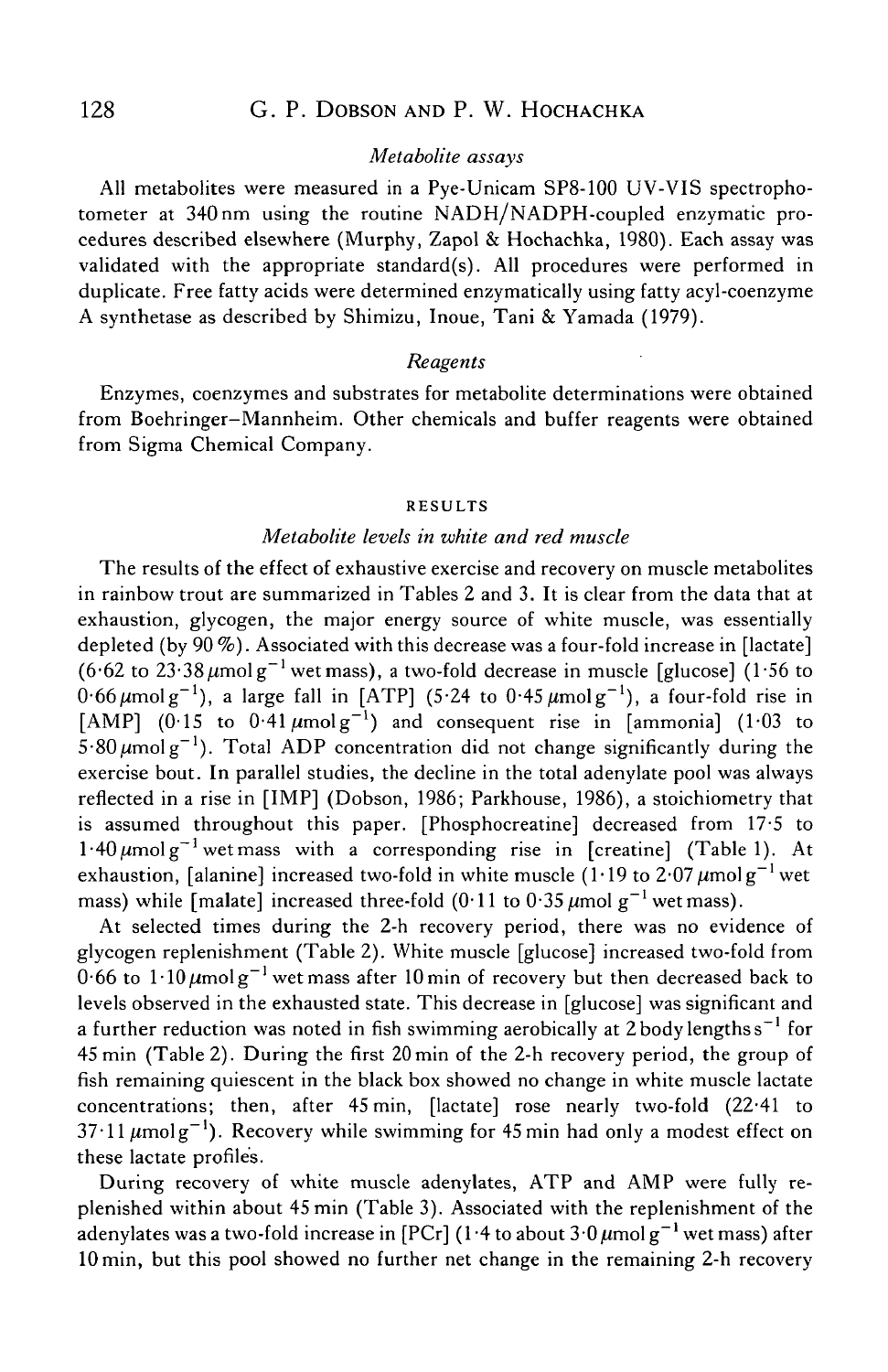|                        | Glycogen        | Glucose         | Lactate                                                                                 | Alanine         | Malate          | N   |
|------------------------|-----------------|-----------------|-----------------------------------------------------------------------------------------|-----------------|-----------------|-----|
| Rest                   | $9.90 \pm 0.87$ | $1.56 \pm 0.20$ | $6.62 \pm 0.95$                                                                         | $1.19 \pm 0.02$ | $0.11 \pm 0.01$ | -6  |
| Exh.                   | $0.62 \pm 0.08$ | $0.66 \pm 0.13$ | $23.38 \pm 0.51$                                                                        | $2.07 \pm 0.28$ | $0.35 \pm 0.05$ | -5. |
| $10 \,\mathrm{min}$ r  | $0.80 \pm 0.31$ | $1.10 \pm 0.17$ | $22.41 \pm 2.33$                                                                        | $2.21 \pm 0.20$ | $0.49 \pm 0.06$ | 5.  |
| $20 \,\mathrm{min}$ r  | $0.94 \pm 0.25$ | $0.76 \pm 0.19$ | $23.99 \pm 1.22$                                                                        | $1.86 \pm 0.16$ | $0.73 \pm 0.08$ | 5.  |
| $45$ min r             | $0.69 \pm 0.18$ | $0.65 \pm 0.05$ | $37.11 \pm 1.64$                                                                        | $2.11 \pm 0.12$ | $0.97 \pm 0.03$ | 5.  |
| $120 \,\mathrm{min}$ r |                 | $0.94 \pm 0.17$ | $31.12 \pm 1.59$                                                                        | $1.61 \pm 0.19$ | $0.66 \pm 0.08$ | 5.  |
| $45 \,\mathrm{min}$ s  | $0.99 \pm 0.19$ | $0.32 \pm 0.02$ | $31.36 \pm 1.83$                                                                        | $1.38 \pm 0.31$ | $0.81 \pm 0.07$ | 4   |
|                        |                 |                 | $Exh =$ exhausted state; r = recovery time; s = recovery while swimming as described in |                 |                 |     |

Table 2. *White muscle metabolite concentrations in trout before and after strenuous exercise (in \imolg~<sup>l</sup> wet mass* ± *S.E.M.)*

Materials and Methods.

Table 3. *White muscle metabolites in rainbow trout before and after strenuous exercise (values in µmolg<sup>* $-1$ *</sup> wet mass*  $\pm$  *S.E.M.)* 

|                                                                                                                                                                   | Creatine         | PCr                                               | <b>ATP</b>                      | <b>ADP</b>      | AMP | Ammonia                           | $\mathcal N$ |  |
|-------------------------------------------------------------------------------------------------------------------------------------------------------------------|------------------|---------------------------------------------------|---------------------------------|-----------------|-----|-----------------------------------|--------------|--|
| Rest                                                                                                                                                              |                  | $27.52 \pm 3.85$ 17.47 $\pm$ 0.78 5.24 $\pm$ 0.13 |                                 | $0.82 \pm 0.03$ |     | $0.15 \pm 0.02$ $1.03 \pm 0.04$ * | - 5          |  |
| Exh.                                                                                                                                                              | $43.97 \pm 1.31$ | $1.39 \pm 0.07$ 0.45 $\pm$ 0.03                   |                                 | $0.97 \pm 0.03$ |     | $0.41 \pm 0.02$ 5.80 $\pm$ 0.07   | -5           |  |
| $10 \,\mathrm{min}$ r                                                                                                                                             | $42.42 \pm 0.96$ |                                                   | $2.61 \pm 0.42$ 1.16 $\pm 0.20$ | $1.00 \pm 0.05$ |     | $0.30 \pm 0.03$ 4.99 $\pm 0.42$   | - 5          |  |
| $20 \,\mathrm{min}$ r                                                                                                                                             | $40.15 \pm 3.30$ | $2.70 \pm 0.30$ 4.17 $\pm$ 1.27                   |                                 | $0.84 \pm 0.07$ |     | $0.22 \pm 0.04$ 5.16 $\pm$ 0.32   | -5           |  |
| $45 \,\mathrm{min}$ r                                                                                                                                             | $36.78 \pm 1.23$ |                                                   | $2.98 \pm 0.17$ $5.70 \pm 0.94$ | $0.68 \pm 0.01$ |     | $0.14 \pm 0.02$ 5.27 $\pm$ 0.10   | -5           |  |
| $120 \,\mathrm{min}$ r                                                                                                                                            | $30.22 \pm 1.65$ | $3.78 \pm 0.25$ 9.70 $\pm$ 1.81                   |                                 | $0.65 \pm 0.04$ |     | $0.06 \pm 0.01$ 4.96 $\pm 1.45$   | -5           |  |
| $45 \,\mathrm{min}$ s                                                                                                                                             | $38.20 \pm 1.98$ |                                                   | $3.61 \pm 0.75$ $8.81 \pm 1.45$ | $0.64 \pm 0.02$ |     | $0.12 \pm 0.02$ 4.77 $\pm 0.48$   | -5           |  |
| PCr, phosphocreatine.<br>* Results from an additional experiment in Dobson (1986).<br>Exh. = exhausted state; $r =$ recovery time; $s =$ recovery while swimming. |                  |                                                   |                                 |                 |     |                                   |              |  |

period (Table 3). Because the sum of the adenylates plus IMP never changed under these conditions (Dobson, 1986; Parkhouse, 1986), we assume that despite stabilized ammonia concentrations of about  $5.0 \mu$ molg<sup>-1</sup> wet mass during recovery, IMP concentrations decreased in a stoichiometric manner with the replenishment of ATP and AMP. Alanine levels during this time changed only slightly, while [malate] continued to increase, with the most pronounced increase (two-fold) occurring after 45 min recovery in the black box.

Concentration changes in PCr, ATP, AMP and ADP in red muscle before and following exhaustive exercise were in sharp contrast to those found for white muscle (Table 4). The concentration of PCr decreased only  $10\%$  at exhaustion with no appreciable change in the adenylates. During the recovery period, however, [PCr] decreased to 40 % of its pre-exercise value; [ATP] also fell somewhat but [ADP] and [AMP] did not change in recovery.

## *Metabolite levels in whole blood, plasma and liver*

The concentrations of several metabolites in whole blood (glucose, lactate, creatine, ammonia and alanine) prior to and following swimming to exhaustion are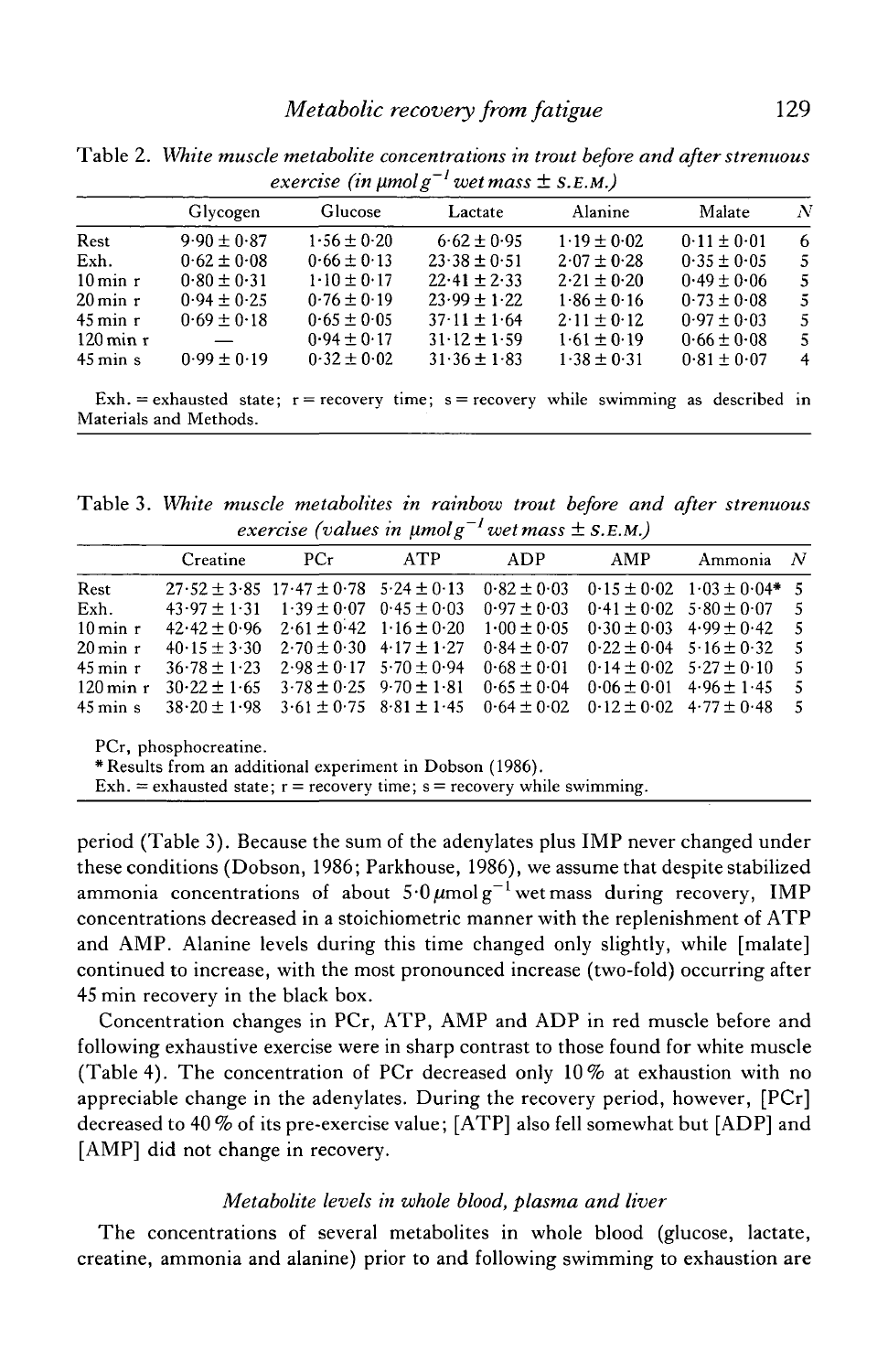|                        |                       | vannes in umoi g | well mass $\pm$ S.E.M.                                                       |                 |                  |
|------------------------|-----------------------|------------------|------------------------------------------------------------------------------|-----------------|------------------|
|                        | PCr                   | ATP              | ADP                                                                          | AMP             | $\boldsymbol{N}$ |
| Rest                   | $0.50 \pm 0.03$       | $1.67 \pm 0.20$  | $0.64 \pm 0.05$                                                              | $0.90 \pm 0.04$ | 6                |
| Exh.                   | $0.46 \pm 0.02$       | $2.05 \pm 0.18$  | $0.62 \pm 0.01$                                                              | $1.05 \pm 0.05$ | 5                |
| $10 \,\mathrm{min}$ r  | $0.29 \pm 0.17$       | $0.97 \pm 0.11$  | $0.62 \pm 0.02$                                                              | $1.02 \pm 0.06$ | 5                |
| $20 \,\mathrm{min}$ r  | $0.41 \pm 0.09$       | $1.33 \pm 0.17$  | $0.59 \pm 0.04$                                                              | $1.01 \pm 0.06$ | 5                |
| $45 \,\mathrm{min}$ r  | $0.59 \pm 0.22$       | $1.70 \pm 0.82$  | $0.56 \pm 0.04$                                                              | $1.18 \pm 0.04$ | 5                |
| $120 \,\mathrm{min}$ r | $0.60 \pm 0.08$       | $1.63 \pm 0.29$  | $0.58 \pm 0.04$                                                              | $1.19 \pm 0.09$ | 5                |
| $45 \,\mathrm{min}$ s  | $0.71 \pm 0.06$       | $1.60 \pm 0.19$  | $0.46 \pm 0.03$                                                              | $1.10 \pm 0.03$ | $\overline{4}$   |
|                        | PCr, phosphocreatine. |                  | $Exh =$ exhausted state; $r =$ recovery time; $s =$ recovery while swimming. |                 |                  |

Table 4. *Red muscle metabolites in rainbow trout before and after strenuous exercise*  $(a)$ graduas in *jumol*  $a^{-1}$  grat mass  $+ c E M$ 

Table 5. *Metabolite concentrations in perchloric acid extracts of whole blood from rainbow trout at rest and after strenuous exercise (in*  $\mu$ *molml<sup>-1</sup> blood*  $\pm$  s.E.M.)

|                        | Glucose          | Lactate                      | Creatine        | Ammonia         | Alanine         | N   |
|------------------------|------------------|------------------------------|-----------------|-----------------|-----------------|-----|
| Rest                   | $19.45 \pm 1.45$ | $1.55 \pm 0.36$              | $0.47 \pm 0.06$ | $0.45 \pm 0.03$ | $0.42 \pm 0.06$ | 6   |
| Exh.                   | $8.17 \pm 0.77$  | $7.80 \pm 0.71$              | $0.33 \pm 0.06$ | $0.53 \pm 0.10$ | $0.59 \pm 0.05$ | -5. |
| $10 \,\mathrm{min}$ r  | $4.44 \pm 0.32$  | $7.49 \pm 0.43$              | $0.31 \pm 0.05$ | $0.42 \pm 0.05$ | $0.57 \pm 0.02$ | -5. |
| $20 \,\mathrm{min}$ r  | $5.06 \pm 0.74$  | $9.00 \pm 0.70$              | $0.44 \pm 0.08$ | $0.45 \pm 0.03$ | $0.63 \pm 0.06$ | 5.  |
| $45 \,\mathrm{min}$ r  | $5.86 \pm 0.69$  | $9.28 + 0.47$                | $0.52 \pm 0.10$ | $0.45 \pm 0.04$ | $0.56 \pm 0.05$ | -5. |
| $120 \,\mathrm{min}$ r | $7.29 \pm 0.98$  | $11 \cdot 11 \pm 1 \cdot 04$ | $0.33 \pm 0.02$ | $0.36 \pm 0.04$ | $0.54 \pm 0.05$ | 5.  |
| $45 \,\mathrm{min}$ s  | $5.85 \pm 0.36$  | $8.24 + 0.44$                | $0.25 \pm 0.04$ | $1.25 + 0.13$   | $0.58 \pm 0.05$ | 4   |

Exh.= exhausted state; r = recovery time ; s = recovery while swimming.

shown in Table 5. During exercise to exhaustion, blood [glucose] fell (19-45 to 8·17  $\mu$ mol g<sup>-1</sup> wet mass), [lactate] increased (1·55 to 7·8  $\mu$ mol g<sup>-1</sup> wet mass), but concentrations of creatine, ammonia and alanine changed only slightly. During the 2-h recovery period, blood [glucose] remained at reduced levels. Blood lactate concentration increased slightly during the recovery period, with no drastic differences evident in those fish swimming for  $45$  min at 2 body lengths  $s^{-1}$ (Table 5). Blood ammonia levels remained unchanged during recovery in the black box but increased about three-fold (0.45 to 1.25  $\mu$ molml<sup>-1</sup> plasma) during recovery while swimming (Table 5). At exhaustion, plasma [free fatty acid] decreased by 35% (1.15 to  $0.73 \mu$ molml<sup>-1</sup> plasma); there was little change in the plasma triglyceride concentrations (Table 6), but plasma glycerol concentration during this time nearly doubled (Table 6). In the subsequent recovery period, plasma [free fatty acid] remained similar to values at exhaustion while plasma [triglyceride] fell (3-20 to  $1.73 \mu$ mol ml<sup>-1</sup> plasma) then increased to slightly higher values than in the preexercise state (Table 6). Similarly, there was a decrease in plasma glycerol concentration after 10 min of recovery but this level was maintained throughout the remaining recovery period.

The concentrations of several liver metabolites (PCr, ATP, ADP and AMP) all underwent modest concentration changes during and following exhaustive exercise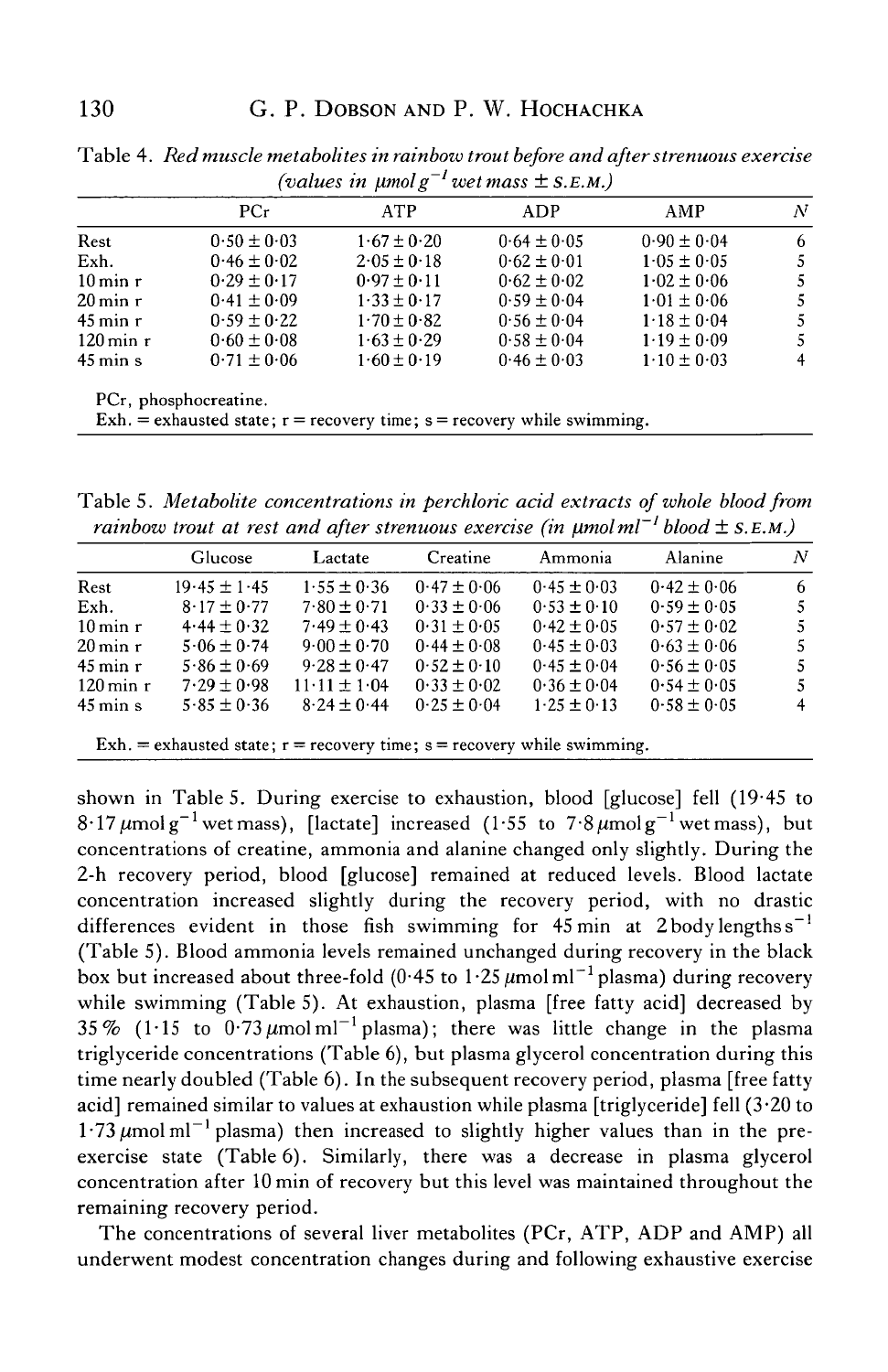| $1.15 \pm 0.18$<br>$0.73 \pm 0.03$<br>$0.64 \pm 0.01$ | $0.22 \pm 0.02$<br>$0.40 \pm 0.04$<br>$0.29 \pm 0.02$ | $2.88 \pm 0.74$<br>$3.20 \pm 0.85$ |  |
|-------------------------------------------------------|-------------------------------------------------------|------------------------------------|--|
|                                                       |                                                       |                                    |  |
|                                                       |                                                       |                                    |  |
|                                                       |                                                       | $1.73 \pm 0.47$                    |  |
| $0.77 \pm 0.06$                                       | $0.32 \pm 0.03$                                       | $3.71 \pm 0.51$                    |  |
|                                                       | $0.27 \pm 0.05$                                       | $4.51 \pm 0.87$                    |  |
|                                                       | $0.30 \pm 0.03$                                       | $3.40 \pm 0.62$                    |  |
|                                                       | $0.28 \pm 0.03$                                       | $3.81 \pm 0.52$                    |  |
|                                                       | $0.66 \pm 0.04$<br>$0.80 \pm 0.02$<br>$0.79 \pm 0.02$ |                                    |  |

Table 6. *Plasma metabolites in rainbow trout before and after strenuous exercise*  $(in \mu mol ml^{-1}$  plasma  $\pm$  S.E.M.)

Table 7. *Liver metabolites in rainbow trout before and after strenuous exercise*  $(in \mu mol g^{-1}$  wet mass  $\pm$  S.E.M.)

|                        | Creatine              | PCr             | ATP                                                                          | ADP             | AMP             | Ammonia         | - N |
|------------------------|-----------------------|-----------------|------------------------------------------------------------------------------|-----------------|-----------------|-----------------|-----|
| Rest                   | $1.65 \pm 0.17$       | $0.17 \pm 0.03$ | $1.32 \pm 0.11$                                                              | $0.86 \pm 0.07$ | $0.90 \pm 0.07$ | $5.90 \pm 0.49$ | -5  |
| Exh.                   | $1.25 \pm 0.17$       | $0.22 \pm 0.05$ | $0.72 \pm 0.08$                                                              | $0.62 \pm 0.04$ | $1.09 \pm 0.06$ | $3.80 \pm 0.23$ | -5  |
| $10 \,\mathrm{min}$ r  | $1.54 \pm 0.09$       | $0.14 \pm 0.05$ | $0.69 \pm 0.10$                                                              | $0.78 \pm 0.06$ | $1.08 \pm 0.08$ | $3.50 \pm 0.13$ | -5  |
| $20 \,\mathrm{min}$ r  | $1.47 \pm 0.25$       | $0.14 \pm 0.04$ | $0.71 \pm 0.09$                                                              | $0.75 \pm 0.06$ | $1.23 \pm 0.05$ | $3.11 \pm 0.30$ | -5  |
| $45 \,\mathrm{min}$ r  | $1.50 \pm 0.11$       | $0.09 \pm 0.02$ | $0.61 \pm 0.08$                                                              | $0.69 \pm 0.05$ | $1.33 \pm 0.08$ | $3.94 \pm 0.58$ | -5  |
| $120 \,\mathrm{min}$ r | $1.57 \pm 0.08$       | $0.04 \pm 0.01$ | $0.77 \pm 0.05$                                                              | $0.82 \pm 0.03$ | $1.23 \pm 0.09$ | $3.22 \pm 0.48$ | -5  |
| $45 \,\mathrm{min}$ s  | $1.11 \pm 0.18$       | $0.07 \pm 0.01$ | $0.62 \pm 0.05$                                                              | $0.78 \pm 0.01$ | $1.13 \pm 0.09$ | $2.55 \pm 0.27$ | -5  |
|                        | PCr, phosphocreatine. |                 |                                                                              |                 |                 |                 |     |
|                        |                       |                 | $Exh =$ exhausted state; $r =$ recovery time; $s =$ recovery while swimming. |                 |                 |                 |     |

(Table 7). At exhaustion, no appreciable change in the concentration of PCr was observed. [ATP] decreased by 45 % from 1·32 to 0·72  $\mu$ mol $\rm g^{-1}$  wet mass, [ADP] fell by about 30% from 0.86 to 0.62  $\mu$ molg<sup>-1</sup> wet mass, and [AMP] increased only slightly from  $0.9$  to  $1.09 \mu$ molg<sup>-1</sup> wetmass. During the recovery period [PCr] continued to fall with a corresponding increase in liver creatine concentration (Table 7), whereas [ATP] during this time remained fairly stable. The concentrations of ADP increased during recovery back to pre-exercise levels, while [AMP] remained largely unchanged over the 2-h period.

Liver [glycogen] decreased by 20 % but [glucose] did not change much during the exercise bout. [Lactate], however, increased from  $1.58$  to  $5.25 \mu m$ olg<sup>-1</sup> wet mass and continued to increase during the 2-h recovery period (Table 8). Liver glycogen concentration was restored to the pre-exercise level after 2 h and it is noteworthy that swimming at low speed for 45 min during recovery facilitated liver glycogen repletion. Liver [glucose] followed a different pattern in recovery from that expected. Despite little change following exhaustive exercise, [glucose] decreased 50% after 10 min of recovery, then stabilized at this value. Liver [alanine] increased three-fold from 1.06 to  $3.55 \mu$ molg<sup>-1</sup> wet mass at exhaustion and increased slightly during the early stages of recovery. The concentration of malate did not change with exercise but decreased slightly during the recovery period.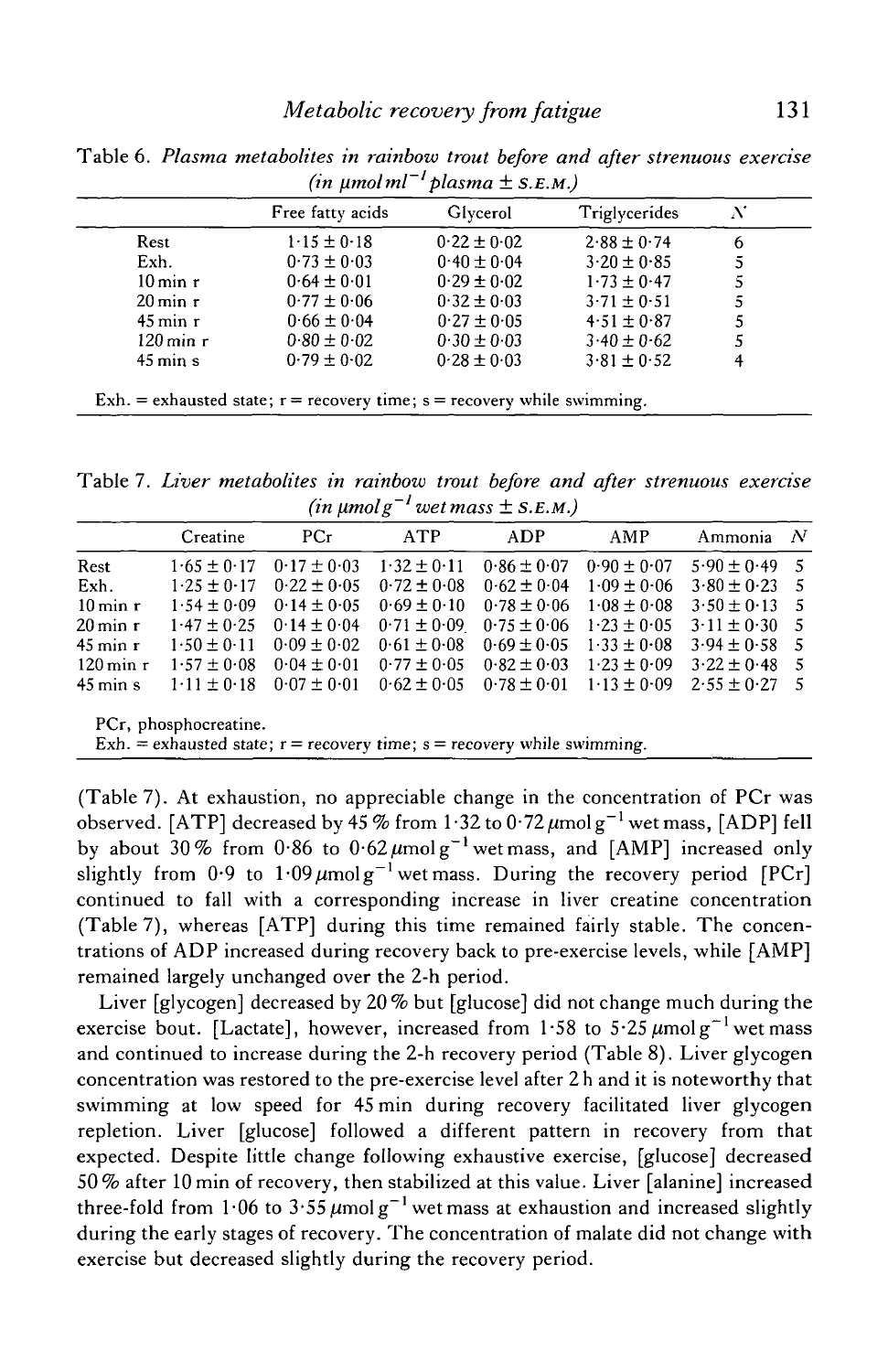|                        | Glycogen                                                                    | Glucose                      | Lactate         | Alanine         | Malate          | N |  |
|------------------------|-----------------------------------------------------------------------------|------------------------------|-----------------|-----------------|-----------------|---|--|
| Rest                   | $53.84 \pm 6.24$                                                            | $19.75 \pm 1.17$             | $1.58 \pm 0.21$ | $1.06 \pm 0.42$ | $0.98 \pm 0.08$ | 6 |  |
| Exh.                   | $41.01 \pm 6.65$                                                            | $18.88 \pm 0.64$             | $5.25 \pm 0.45$ | $3.55 \pm 0.53$ | $1.07 \pm 0.12$ | 5 |  |
| $10 \,\mathrm{min}$ r  | $42.66 \pm 13.63$                                                           | $11.08 \pm 1.94$             | $5.41 \pm 0.52$ | $4.47 \pm 0.74$ | $0.57 \pm 0.05$ | 5 |  |
| $20 \,\mathrm{min}$ r  | $44.73 \pm 10.40$                                                           | $11 \cdot 11 \pm 1 \cdot 00$ | $6.57 \pm 0.46$ | $4.61 \pm 0.63$ | $0.43 \pm 0.08$ | 5 |  |
| $45$ min r             | $36.70 \pm 12.67$                                                           | $12.47 \pm 1.63$             | $5.42 \pm 0.38$ | $3.95 \pm 0.80$ | $0.79 \pm 0.13$ | 5 |  |
| $120 \,\mathrm{min}$ r | $50.20 \pm 10.29$                                                           | $15.09 \pm 1.23$             | $6.56 \pm 0.81$ | $2.95 \pm 0.83$ | $0.98 \pm 0.09$ | 5 |  |
| $45 \text{ min}$ s     | $63.70 \pm 9.18$                                                            | $13.45 \pm 0.46$             | $4.73 \pm 0.48$ | $4.41 \pm 0.58$ | $0.73 \pm 0.17$ | 4 |  |
|                        | Exh. = exhausted state; $r =$ recovery time; $s =$ recovery while swimming. |                              |                 |                 |                 |   |  |

Table 8. Liver metabolites in trout before and after exhaustion (in  $\mu$ molg<sup>-1</sup> wet  $m$ ass<sup> $+$ </sup> S.E.M.)

#### DISCUSSION

## *Fuel use and end product formation in white muscle*

Assuming a 1:1 stoichiometry between lactate and  $H^+$  formation (Hochachka & Mommsen, 1983), the lactate concentrations indicate net  $H^+$  production in white muscle during exhaustive work; previous studies, however, did not predict that the process of  $H^+$  production should continue for at least the first hour or two of recovery, as indicated by our lactate data. These two phases of net lactate and  $H^+$ production correlate with periods of ATP depletion (during work) and ATP replenishment (during early recovery) and both coincide with periods of active glycolytic flux in white muscle. Although these results are perplexing at first glance, we shall argue below that they help to explain why PCr and glycogen are only modestly or not at all replenished during the first 2h of recovery. To understand the argument, it is necessary to examine closely the metabolic pathways operating at this time.

While these studies cannot define oxidative pathways of white muscle metabolism, they indicate that in this tissue three potential fuels for anaerobic energy generation (glycogen, PCr and ATP) are fully utilized when the organism is driven to exhaustion: glycogen drops to about 15% of pre-exercise levels, PCr to 8%, and ATP to 12% (Table 3). The extensive use of white muscle glycogen and PCr reserves during exhaustive swimming has been observed before (for example see Driedzic & Hochachka, 1976) and is not surprising. It may be emphasized, however, that the relationship between glycogen depleted and lactate accumulated has almost a 1:2 stoichiometry, while for PCr and creatine it is about 1:1 as required for metabolic systems behaving as if largely in isolation. Whereas almost total depletion of glycogen and PCr is not unexpected, the decline in ATP to below  $1 \mu \text{mol g}^{-1}$  is unusual, particularly by mammalian standards, where ATP levels appear to be 'defended' at about  $2.5 \mu$ molg<sup>-1</sup> during exhaustive muscle work (see for example Shoubridge, Briggs & Radda, 1982).

From the anaerobic mobilization of glycogen, PCr and ATP, at least six metabolites can be viewed as major anaerobic end products: lactate anions, protons,  $NH_4^+$  and creatine and, in addition, inorganic phosphate (P<sub>i</sub>) and IMP accumulate under these conditions (Dobson, 1986; Parkhouse, 1986). How are these six end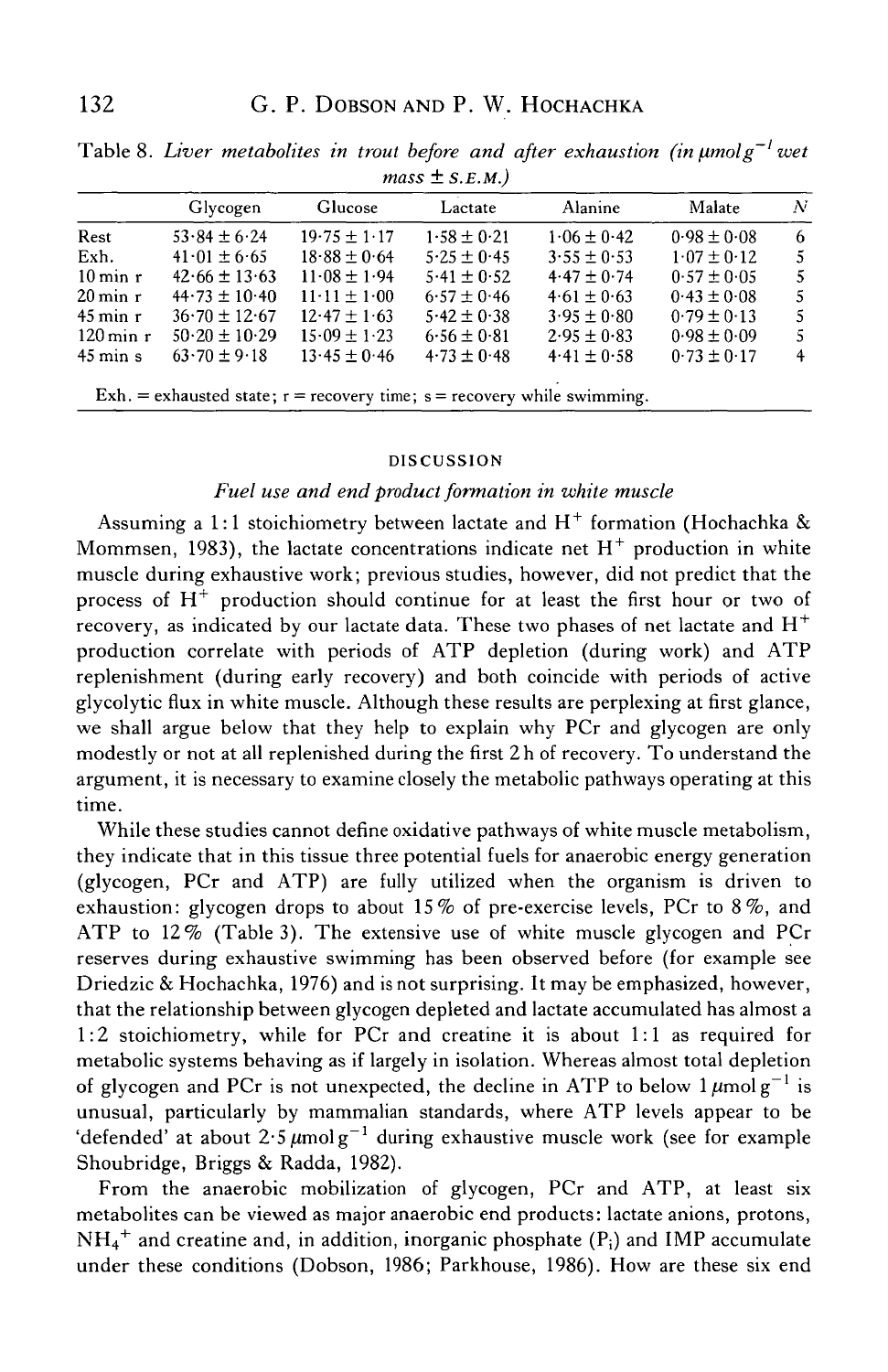## *Metabolic recovery from fatigue* 133

products formed? As discussed elsewhere (see Hochachka, 1985), the origin of IMP is the AMP deaminase reaction; on release of IMP and  $NH<sub>3</sub>$ , protons are absorbed from the medium to form  $\mathrm{NH}_4^+ .$  Since protons are formed during anaerobic muscle work, the overall metabolic coupling can be summarized as follows:



If the two pathways (glycolysis  $+$  AMP $\rightarrow$  IMP conversion) were stoichiometrically coupled, lactate and  $NH_4^+$  would accumulate in a 1:1 ratio; at exhaustion, the observed ratio is in fact about 5:1 (Table 3). Therefore,  $[H^+]$  should, and indeed does, rise, as indicated by several different criteria (Dobson, 1986; Parkhouse, 1986; Wood & Perry, 1985). Three glycolytically dependent processes presumably contribute to activation of AMP deaminase at this time: (i) a drop in energy charge and in absolute [ATP], (ii) a coincident drop in [GTP], which is a necessary result of the equilibration of GTP and ATP (see below), and (iii) a drop in pH, as AMP deaminase displays an acidic pH optimum of about pH6-5 (Dudley & Terjung,  $1985a,b$ ).

In addition to the above five end products, it is now well known, that in mammalian muscles working largely anaerobically (Kushmerick, 1985), P; accumulates in proportion to PCr depletion. This has also now been demonstrated in trout muscle (Parkhouse, 1986; Dobson, 1986), but in this tissue it is further augmented by the large ATP depletion, and the summed process can be written as follows:



The accumulation of at least three of these end products may be mechanistically significant since two of them,  $P_i$  and  $NH_4^+$ , are known activators of phosphofructokinase (Dobson, Yamamoto & Hochachka, 1986), while IMP is a possible activator of glycogen phosphorylase *b.* That is, as these three compounds are formed, they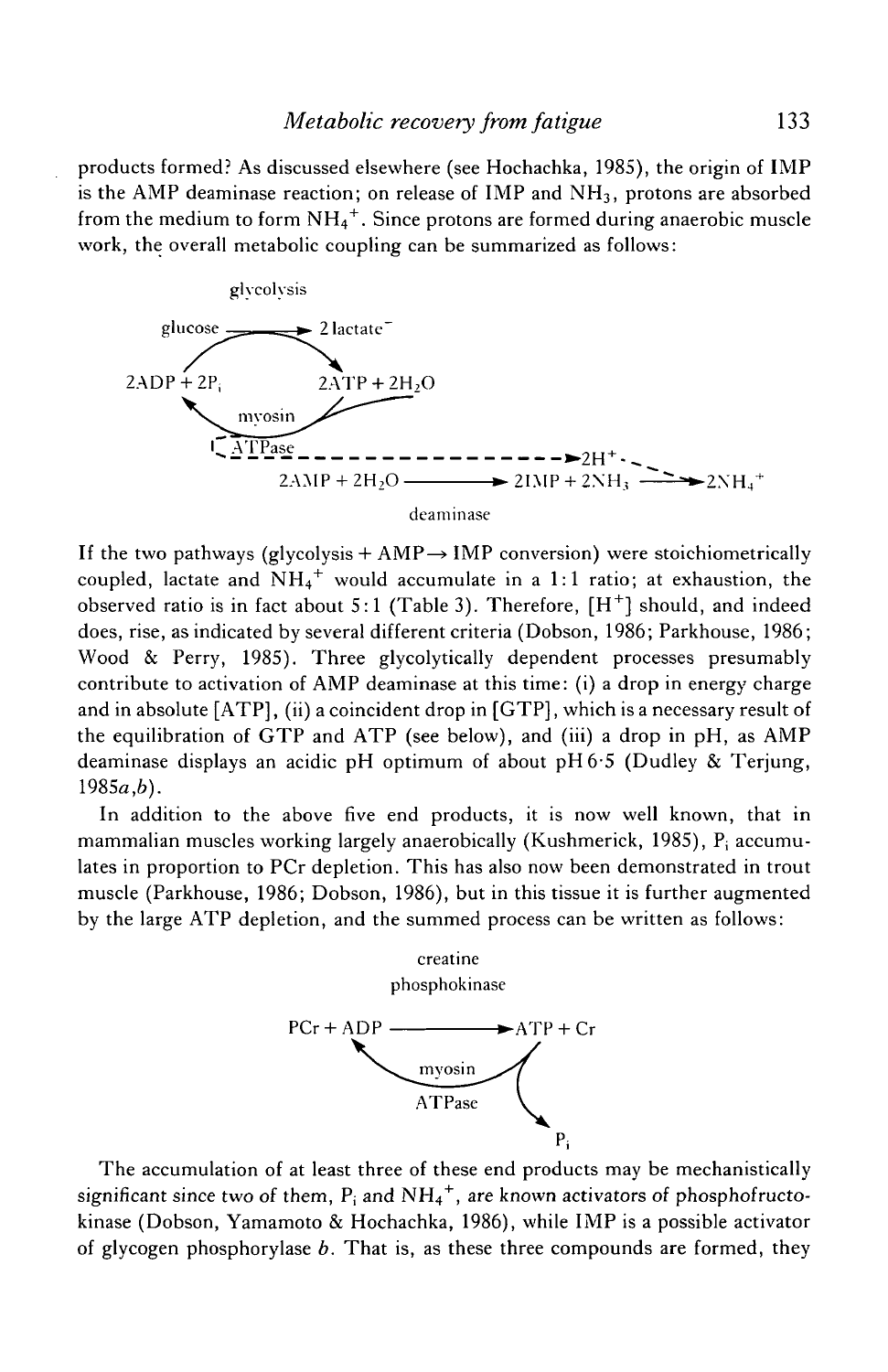may increase their own rates of production and thus autocatalytically increase glycolytic flux at appropriate times (when anaerobic ATP production is needed for sustaining burst swimming).

Finally, it should be mentioned that alanine and malate may represent minor anaerobic end products (Hochachka, 1985); another possibility is that their accumulation is due to augmentation of the Krebs cycle pool of intermediates and is indicative of minor oxidative contribution to ATP turnover at this time. As in red muscle, this could be fuelled by some endogenous substrates or by exogenous triglyceride, free fatty acid and glucose (Table 6).

## *Glycogen and glucose profiles during recovery*

Glycogen replenishment in fish white muscle is known to take up to a day (Black *et al.* 1962) with little or no recovery evident in the first few post-exercise hours. Under our protocol, the absence of continued [glycogen] decrease in recovery, in fact, could be perplexing because lactate continues to accumulate during this time (Table 2). What is the carbon source for this continued lactate production and why is it occurring? Clearly, the carbon source is not endogenous glycogen, since its concentration does not change at this time; besides, its availability may already be prohibitively low. Because white muscle constitutes such a large fraction of the body mass, no other tissues or organs could store enough lactate to explain the observed augmentation of the white muscle pool. Thus, exogenous lactate can also be ruled out as a source of white muscle lactate at this time. A more probable source is liverderived plasma glucose, for high perfusion rates under these conditions (Randall & Daxboeck, 1982) and high substrate availability (Tables 5, 8) would favour glucose flux to white muscle in the trout during recovery; high perfusion and adequate availability are preconditions for high flux rates of any plasma metabolite during exercise or recovery (see for example Weber, Brill & Hochachka, 1986). This interpretation is favoured by metabolite data for the liver, where the main catabolic end product during exercise appears to be glucose (Table 8). Although glucose does not accumulate in the liver at any time, storage glycogen is mobilized to a far greater extent than can be accounted for by lactate accumulation. Thus, the usual metabolic fate for liver glycogen is assumed to be conversion to glucose: liver glycogen $\rightarrow$  liver glucose  $\rightarrow$  plasma glucose  $\rightarrow$  muscle metabolism. In this regard, it is interesting that [glucose] in white muscle increases significantly during the first lOmin of recovery, then stabilizes at slightly lower levels (Table 2). Throughout this period, effective 'downhill' concentration differences are maintained between liver and plasma glucose compartments and between plasma and muscle (Tables 2, 5, 8), which would favour glucose-primed metabolism at a time (post-exercise) when muscle becomes more freely permeable to glucose. Whatever the source of lactate, be it liver-derived glucose or endogenous substrates or a combination of both, the question of its role remains. We suggest that the function of this glycolytic activation is to participate in, and complete, the ATP replenishment process, but, to appreciate why, it is important to review how ATP reserves are regained in white muscle tissue under these conditions.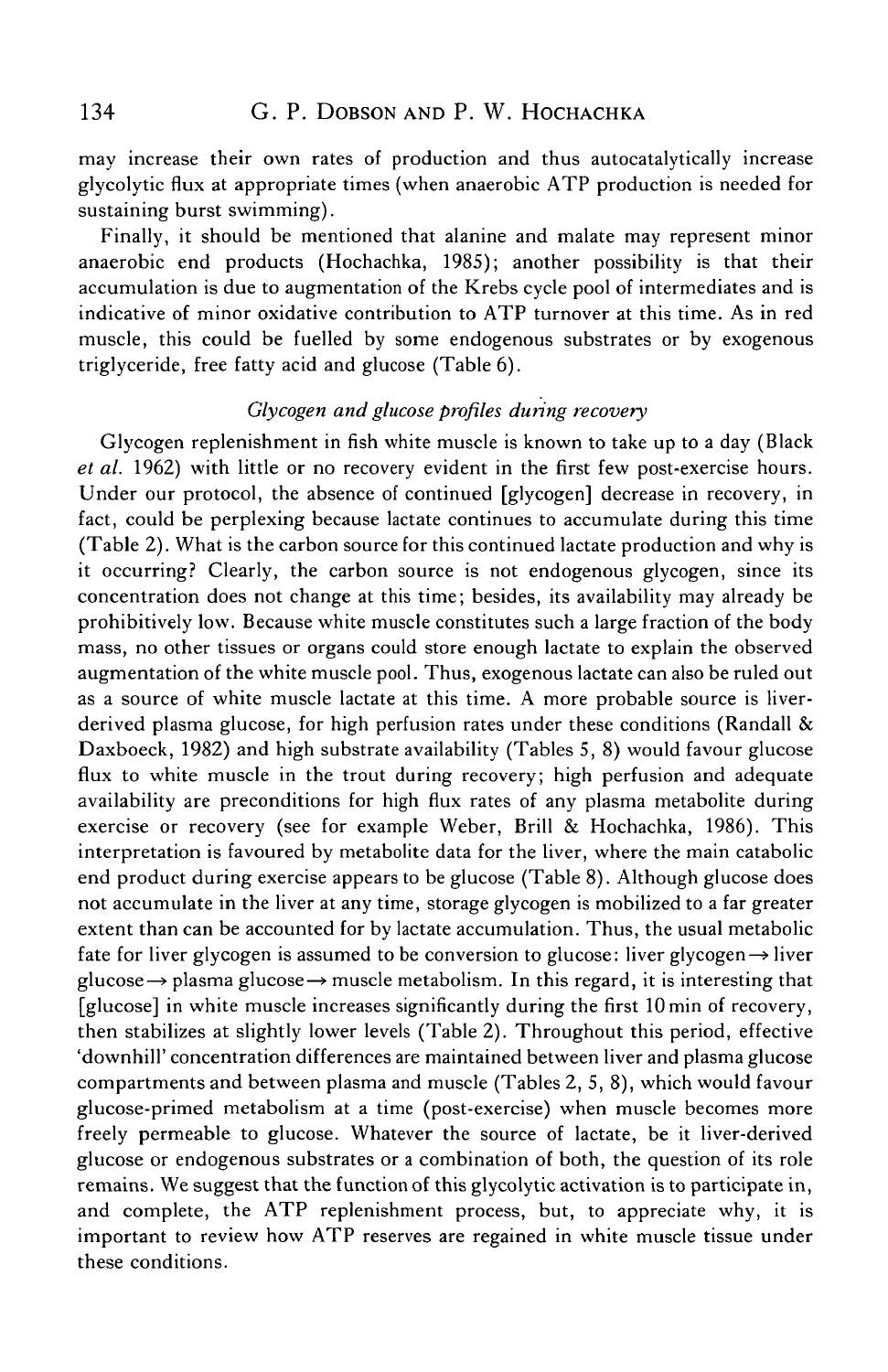# *Metabolic recovery from fatigue* 135

## *Glycolysis and the purine nucleotide cycle during recovery*

Since the nucleotide end product formed during depletion of the adenylates is IMP, the question of how ATP supplies are replenished can be rephrased in terms of how IMP is reconverted back to AMP, ADP and ATP. Some time ago, Lowenstein and his coworkers emphasized that the  $AMP \leftrightarrow IMP$  interconversions in vertebrate muscles, when summed, operate as a purine nucleotide cycle (Lowenstein, 1972). However, in teleost white muscle (Driedzic & Hochachka, 1976) it is evident that the reaction pathways constitute a cycle only in a formal sense. *In vivo,* AMP deaminase catalyses an effectively irreversible reaction that functions as a metabolic pathway *during work,* while the back arm of the cycle functions as another metabolic pathway bypassing AMP deaminase *during recovery,* thus returning IMP to the adenylate pool as AMP (see pathway in detail below). In trout white muscle, at least under our conditions, complete 'filling' of the adenylate pool appears to coincide with further lactate formation and thus to require coupling  $IMP \rightarrow AMP$  conversion with glycolysis. As the first step in this arm of the cycle requires GTP, which occurs at only low concentrations in trout white muscle (Parkhouse, 1986; Dobson, 1986), the reaction sequence can be illustrated as follows (written for alkaline conditions, at about pH8, with nucleotides unprotonated and for acidic conditions, about pH6, with nucleotides fully protonated).

**pH80**

GDP<sup>3</sup> " + ATP<sup>4</sup> " -> ADP<sup>3</sup> " + GTP<sup>4</sup> " IMP<sup>2</sup> " + aspartate" + GTP<sup>4</sup> "-> GDP<sup>3</sup> " + P;<sup>2</sup> " + adenylosuccinate<sup>4</sup> " + 2HH adenylosuccinate<sup>4</sup> " + H2O—*\** fumarate<sup>2</sup> " + AMP<sup>2</sup> " *J* AMP<sup>2</sup> " + ATP<sup>4</sup> " 1-5 glucose + 3ADP<sup>3</sup> " + 3P|<sup>2</sup> "-> 3 lactate" + 3ATP<sup>4</sup> " Net: IMP<sup>2</sup> " + aspartate" + 1-5 glucose + 2Pj2 ~ ^ 3 lactate" + ATP<sup>4</sup> " + fumarate<sup>2</sup> " + 2H + **pH60** HGDP<sup>2</sup> " + HATP<sup>3</sup> "-^ HADP<sup>2</sup> " + HGTP<sup>3</sup> " ^ *J* MP- + aspartate" + HGTP <sup>3</sup> " ^ HGDP<sup>2</sup> " + H2PO4" + H-adenylosuccinate<sup>3</sup> " + H **/** H-adenylosuccinate3 ~ + H2O—> fumarate<sup>2</sup> " + HAMP" *J* RAMP" + HATP<sup>3</sup> ~^2HADP<sup>2</sup> ~ **» '** 1-5 glucose + 3HADP<sup>2</sup> " + 3H2PO4 "^ 3 lactate" + 3HATP<sup>3</sup> " + 3H +

Net:

 $\text{HIMP}^-$  + aspartate<sup>-</sup> + 1·5 glucose + 2H<sub>2</sub>PO<sub>4</sub><sup>-</sup> → 3 lactate<sup>-</sup> + fumarate<sup>2~</sup> + HATP<sup>3-</sup> + 4H<sup>+</sup>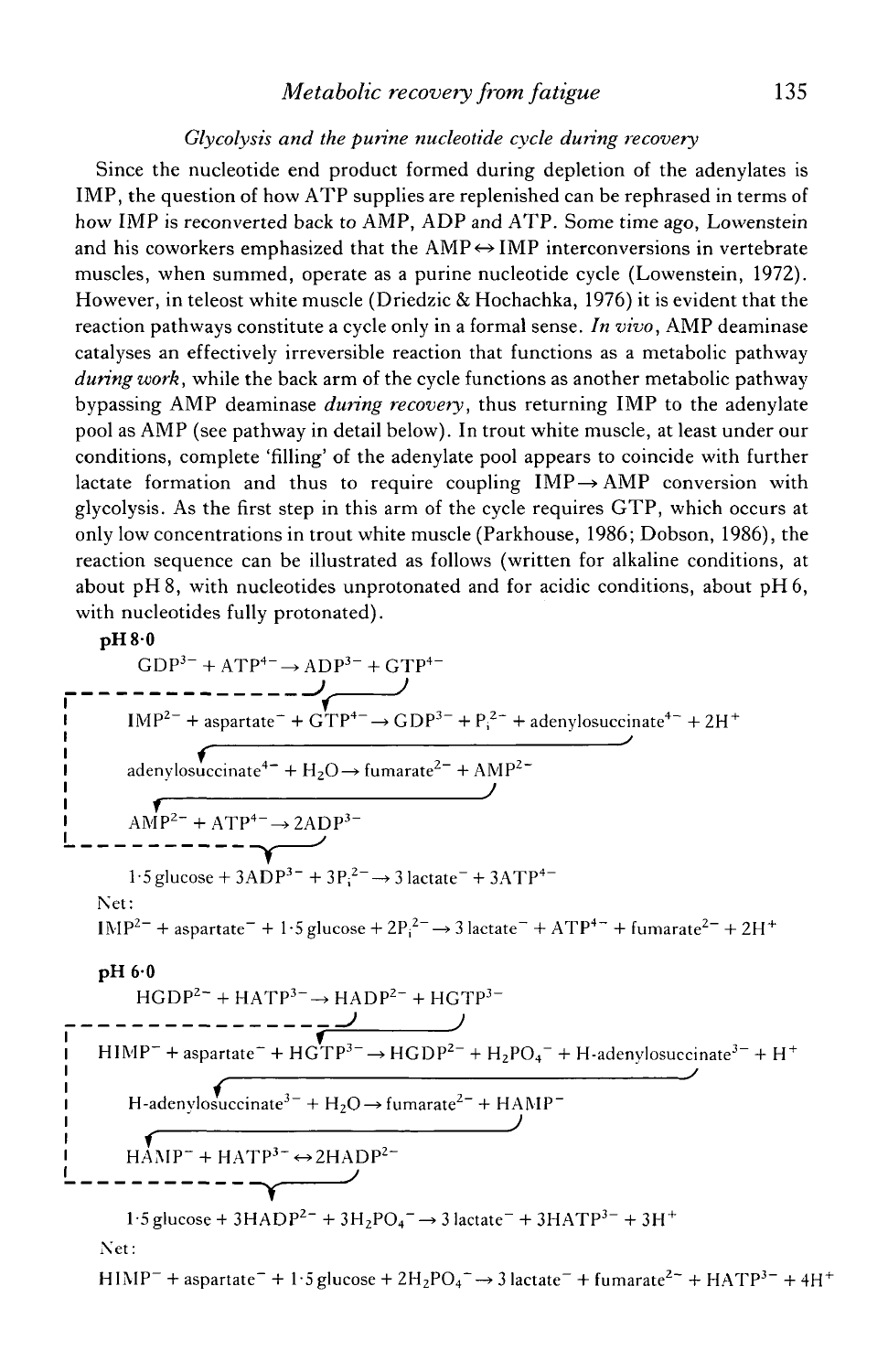## 136 G. P. DOBSON AND P. W. HOCHACHKA

In this view, glycolysis can serve as the main ADP acceptor during recovery of fully exhausted trout white muscle, allowing for complete replenishment of ATP pools, either because it simply outcompetes the meagre oxidative capacity of this tissue, or because  $O_2$  availability to mitochondrial metabolism remains limited.

## *Proton stoichiometry of IMP* $\rightarrow$  *AMP and of net IMP* $\rightarrow$  *ATP conversion*

The above metabolic sequence not only explains why continued lactate formation in trout white muscle coincides with augmentation of the adenylates, it also suggests that recovery of the ATP pool may aggravate tissue acid—base problems, *because the IMP*  $\rightarrow$  *AMP arm of the purine nucleotide cycle proceeds with the net release of H<sup>+</sup> at all physiologically reasonable intracellular pH values.* From the reaction sequence as written above, it is evident that at pH 6, IMP conversion to AMP proceeds with the generation of a mole of  $\rm H^+$  per mole of IMP consumed. At higher pH, the number of moles of  $H^+$  per mole of IMP increases (to a value of 2 when all nucleotides are unprotonated). When the pathway is coupled with glycolysis (as a source of highenergy phosphate), the proton stoichiometry of the summed sequence also depends upon pH. Although intracellular pH in recovery in white muscle under our conditions is not accurately known, the maximum range clearly falls between pH 6 and pH8 (Wood & Perry, 1985). At pH6, IMP conversion to ATP coupled with glycolysis proceeds with a net yield of  $4H<sup>+</sup>$  per ATP formed while at pH 8, 2H<sup>+</sup> are formed per ATP synthesized; *in vivo* the stoichiometry lies somewhere between these two extremes. Evidently, the proton yield must vary as normal intracellular pH is established, yet it clearly is always at least slightly in excess of  $2H^+$  per ATP synthesized. That is why in teleost white muscle one would expect adenylate replenishment to proceed with coincident  $H^+$  generation (which is implied by the lactate data) or with a continued export of  $H^+$  into the circulation [which may be favoured in some teleosts or even in trout under more modest swimming stresses (Wood & Perry, 1985)]. Additional evidence for this expectation comes from measured lactate/ATP concentration ratios.

## *Lactate and ATP stoichiometry in white muscle in recovery*

An important conceptual insight arising from the above pathway analysis is that during adenylate regeneration in trout muscle, lactate and ATP are, for a short time, key end products of metabolism which should accumulate in a theoretical ratio of 3:1. Over the first 45 min of the recovery period, during which time the ATP pool is essentially fully replenished (from about 0.5 to 5.7  $\mu$ molg $^{-1}$ ), white muscle lactate increases from 24 to 37  $\mu$ molg<sup>-1</sup> (Table 2); the observed ratio is satisfyingly close to the 3:1 lactate/ATP concentration ratio predicted from the above metabolic sequence and can be taken as additional evidence for our interpretation.

## *Why ATP and PCr replenishment occur separately*

The proton stoichiometry of net  $IMP \rightarrow ATP$  conversion also helps to explain one of the more striking observations of this study: PCr replenishment is only partial, even after 2h (Table 3), which is unlike the situation in mammalian muscles of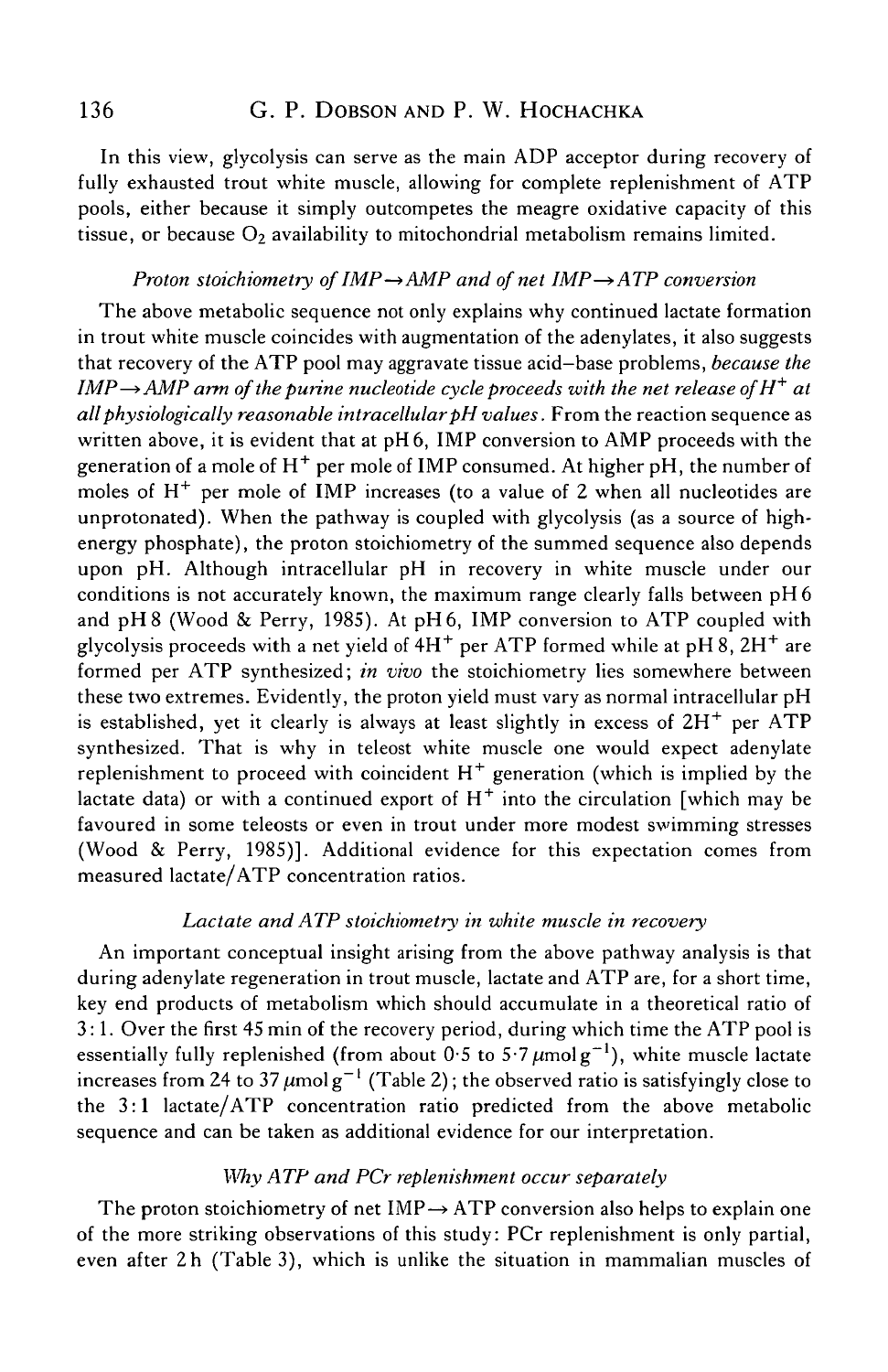mixed composition where PCr replenishment following work may be fairly rapid (Harris *et al.* 1976). Since, in principle, the catalytic potential of creatine phosphokinase (CPK) is high enough to use up all resting amounts of PCr in a matter of seconds, why is that same catalytic potential not used to restore PCr equally rapidly to these same resting levels? The simple reason why this does not occur is because  $H^+$ production necessarily rises simultaneously with rising [ATP], in effect preventing the reaction equilibrium

$$
H^{+} + PCr + ADP \leftrightarrow ATP + Cr
$$

from shifting towards the left (i.e. preventing the more complete phosphorylation of Cr to PCr). Although recent studies (Meyer, Brown & Kushmerick, 1985; Dobson *et al.* 1986) clearly establish that *H<sup>+</sup> perse* probably does not determine when fatigue sets in, it is evident that, in a system such as teleost white muscle, regaining  $H^+$ homeostasis must precede complete PCr replenishment. Yet because of the continued net yield of  $\mathrm{H}^+$  during  $\mathrm{IMP} \rightarrow \mathrm{ATP}$  conversion,  $\mathrm{H}^+$  homeostasis may not be achievable until ATP pools are fully recharged (i.e. until flux through the above metabolic sequences becomes negligible). That is why ATP replenishment precedes the complete recharging of PCr reserves (Table 3).

## *Why glycogen and ATP replenishment occur separately*

Although it has been known for many years that glycogen repletion in fish white muscle requires long time periods, the above metabolic sequence, showing the coupling of  $IMP \rightarrow AMP$  conversion with glycolysis, explains for the first time why this should be so: because in vertebrate white muscle, much if not all glycogen replenishment depends upon lactate reconversion to glycogen *in situ* (Shiota, Golden & Katz, 1984). Reversed glycolysis is the most probable pathway by which this occurs (Shiota *et al.* 1984), and net flux in this direction obviously cannot proceed while the pathway is being used in the forward direction to recharge cellular ATP reserves. That is why ATP replenishment necessarily precedes glycogen replenishment and why, during early phases of recovery, no increase in white muscle [glycogen] is observed (Table 2), a situation in sharp contrast with that in the liver.

Since a large adenylate replenishment is not required in the liver (and acidification seems much more modest), the main recovery process in this tissue seems geared towards glycogen repletion which is complete within 2h (Table 8). Glucose is probably not the precursor for the glycogen reformed in recovery because at this time glucose availability is not yet normal, presumably due to continued uptake and fermentation in white muscle (see above). Although this is consistent with current concepts of glucose as an inefficient substrate for liver glycogen (Newgard, Hirsch, Foster & McGarry, 1983), we would be less hasty in arriving at such a conclusion if two other potential glycogen precursors were not available. However, as indicated in Table 8, liver [alanine] and [lactate] are both high at exhaustion. Whereas [alanine] does not increase further during recovery, [lactate] continues to rise [apparently due to uptake from a plasma pool which contains lactate at even higher concentrations (Table 5)]; its ready availability should make it an ideal precursor for glycogen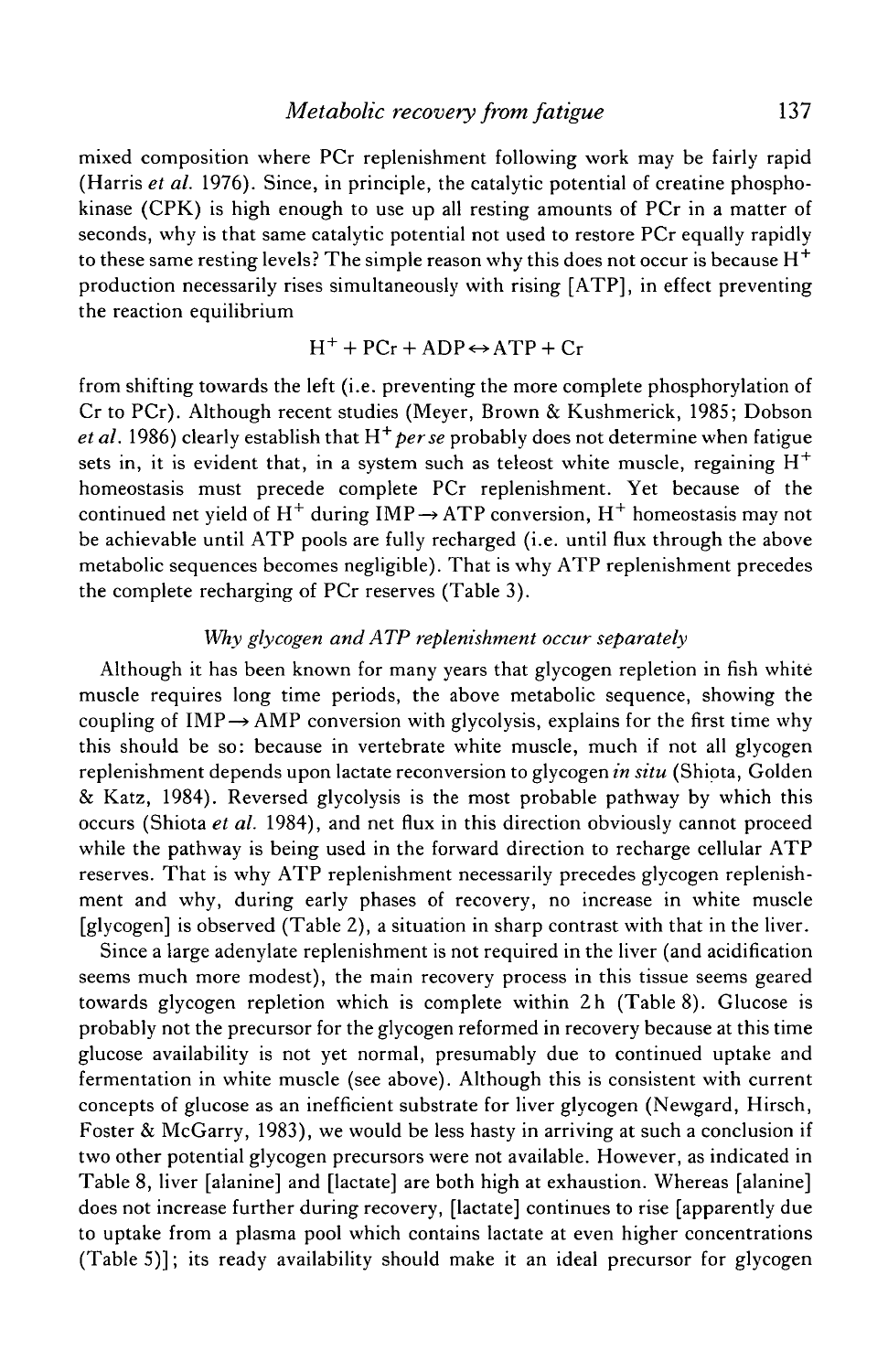(Newgard *et al.* 1983). We assume that lactate and H<sup>+</sup> may enter liver cells *via* a symport system, or lactate and OH<sup>-</sup> may exchange *via* an antiport system, so that the CPK equilibrium is shifted slightly to the right, a process which may underlie the modest adjustments noted in these intermediates during recovery and which is consistent with current concepts of lactate transport (see Johnson *et al.* 1980; Koch, Webster & Lowell, 1981; Hochachka & Mommsen, 1983).

#### *Source of aspartate for IMP* —» *AMP conversion*

Although the above interpretation explains many of our data, a perplexing problem, which has thus far eluded resolution, concerns the origin of white muscle aspartate, the acknowledged nitrogen donor for the  $IMP \rightarrow AMP$  conversion (Dudley & Terjung, 1985a,*b).* The amount required is considerable (about  $5 \mu$ molg<sup>-1</sup>), while the amount available in salmonid white muscle is about 0·1–0·2  $\mu$ mol g $^{-1}$  (Mommsen, French & Hochachka, 1980). Thus it seems necessary to postulate the existence of an endogenous or exogenous precursor. Liver malate is a possible metabolite candidate under the recovery conditions in this study. Liver [malate] changes only modestly during exercise (Table 8) but, interestingly enough, decreases during early recovery (Table 8) while [malate] in white muscle increases (Table 2). A possible scheme that could account for sparking the flow of IMP to AMP is:



In this event, white muscle [alanine] should drop during recovery; unfortunately, this is not convincingly demonstrable (Table 2), either because the above process does not occur, or because alanine precursors, such as glucose (Table 2), are mobilized as fast as alanine is used. Under recovery conditions favouring oxidative metabolism in white muscle, NH4 + fixation *via* the glutamate dehydrogenase reaction could serve as the nitrogen source for  $IMP \rightarrow AMP$  conversion (T. P. Mommsen & P. W. Hochachka, unpublished data). Clearly, further work is needed to clarify this important question.

# *Other roles for H<sup>+</sup> during recovery*

Because of the pervasive effects of change in  $[H^+]$  on catalysis and metabolic regulation (Hochachka & Somero, 1984), a final and equally perplexing question concerns why nature should design a muscle metabolism which generates  $\mathrm{H}^+$  during early phases of recovery. We can think of two possible advantages. In the first place, H<sup>+</sup> accumulation during recovery may facilitate lactate efflux from white muscle. As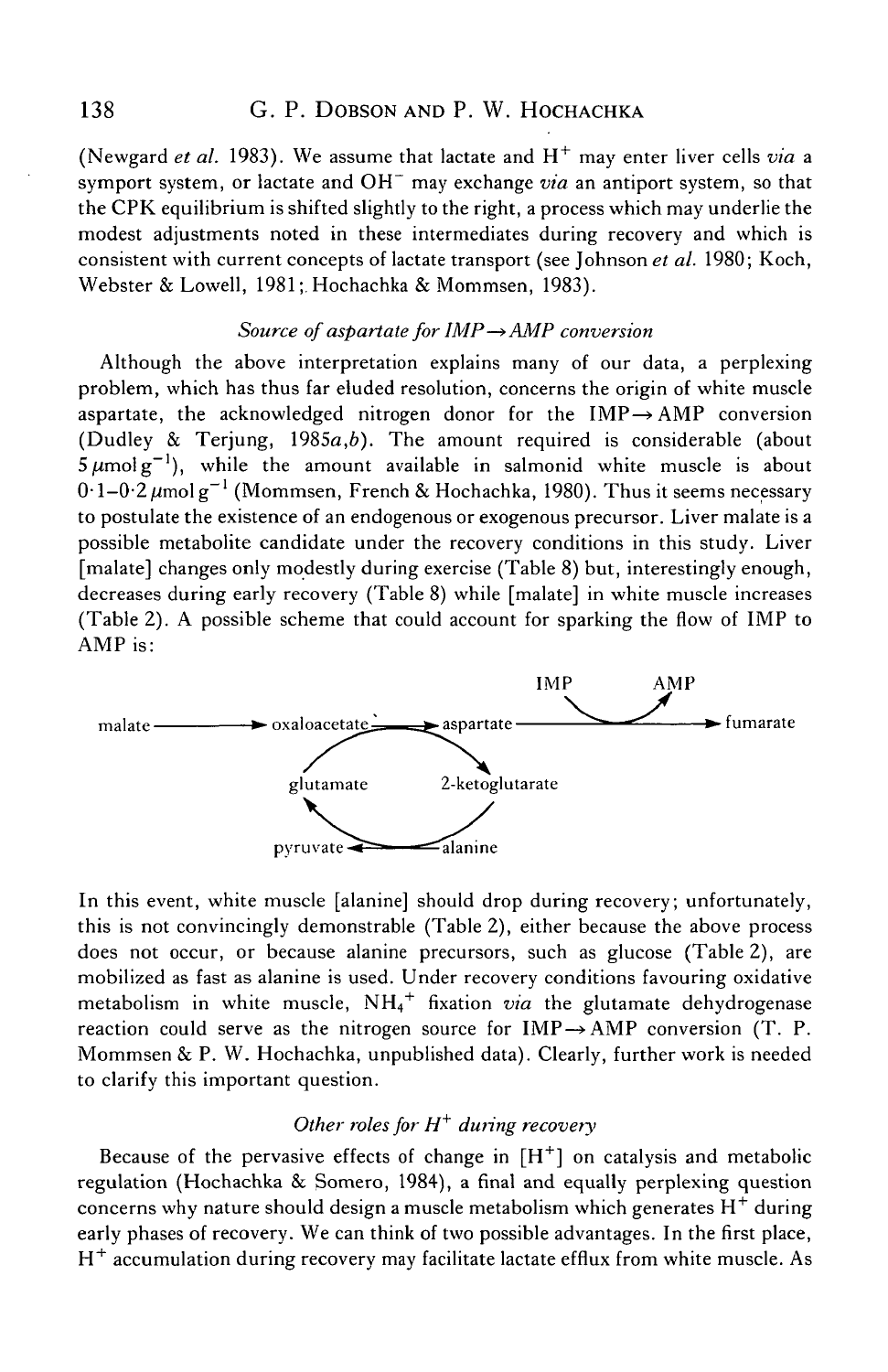mentioned above, current evidence on lactate movements across cell membranes cannot distinguish between a symport system (lactate and  $\rm{H}^{+}$  moving together) and an antiport system (lactate exchanging for OH~). In either event, an increase in intracellular  $[H^+]$  should facilitate lactate efflux; if this effect is not offset by corresponding changes in passive diffusion (due to changes in dissociation of lactic acid), it may represent enough of an advantage to help explain the origin of this novel metabolic arrangement.

Another advantage of continued  $\boldsymbol{\mathrm{H}}^+$  accumulation during early phases of recovery may arise for NH<sub>4</sub><sup>+</sup> retention within white muscle cells. A modest rise in [H<sup>+</sup>] at physiological pH ranges leads to quite large increases in the  $\mathrm{NH_4}^+ \mathrm{/NH_3}$  concentration ratio, which in turn should facilitate  $\mathrm{NH_4}^+$  retention in white muscle (D. J. Randall, personal communication). Because of the large mass of white muscle relative to total body mass, equilibration of  $\mathrm{NH_4}^+$  between plasma and intracellular fluid could, in effect, flood the organism with ammonium ions at concentrations some five-fold higher than actually observed (Table 5). Whether or not  $NH_4^+$  at about 5 mmol  $I^{-1}$  is detrimental to the teleost central nervous system or to other tissues is not known; however, such concentrations would be highly undesirable in mammals. In such event, the advantage of  $\mathrm{NH_4}^+$  retention may be added to selective forces favouring utilization and development of the  $IMP \rightarrow AMP$  conversion sequence in the first place.

This work was supported by an operating grant (to PWH) from NSERC (Canada). GPD was supported by a University of British Columbia predoctoral fellowship. Special thanks are due to C. Stanley and T. P. Mommsen for greatly assisting at all stages in this study.

#### REFERENCES

- BLACK, E. C., CONNOR, A. R., LAM, K. C. & CHIU, W. G. (1962). Changes in glycogen, pyruvate and lactate in rainbow trout *(Sahno gairdneri)* during and following muscular activity. *J. Fish. Res. Bd Can.* **19,** 409-436.
- BRETT, J. R. (1964). The respiratory metabolism and swimming performance of young sockeye salmon. J. *Fish. Res. Bd Can.* **21,** 1183-1226.
- DOBSON, G. P. (1986). Metabolic regulation in skeletal muscle during exercise: A fish-mammal comparison. Ph.D. thesis, University of British Columbia. 150pp.
- DOBSON, G. P., YAMAMOTO, E. & HOCHACHKA, P. W. (1986). Phosphofructokinase control in muscle: nature and reversal of pH-dependent ATP inhibition. *Am.J. Physiol.* **250,** R71-R76.
- DRIEDZIC, W. R. & HOCHACHKA, P. W. (1976). Control of energy metabolism in fish white muscle. *Am.J. Physiol.* **230,** 579-582.
- DUDLEY, G. A. & TERJUNG, R. L. (1985a). Influence of aerobic metabolism on IMP accumulation in fast-twitch muscle. Aw. J. *Physiol.* **24B,** C37-C42.
- DUDLEY, G. A. & TERJUNG, R. L. (19856). Influence of acidosis on AMP deaminase activity in contracting fast-twitch muscle. *Am.J. Physiol.* **24B,** C43-C50.
- HARRIS, R. C , EDWARDS, R. H. T., HULTMAN, E., NORDESJO, L. O., NYLIND, B. & SAHLIN, K. (1976). The time course of phosphorylcreatine resynthesis during recovery of the quadriceps muscle in man. *Pfliigers Arch. ges. Physiol.* **367,** 137-142.
- HOCHACHKA, P. W. (1985). Fuels and pathways as designed systems for support of muscle work. *J. exp. Biol.* **115,** 149-164.
- HOCHACHKA, P.W. & MOMMSEN, T.P. (1983). Protons and anaerobiosis. Science 219, 1391-1397.